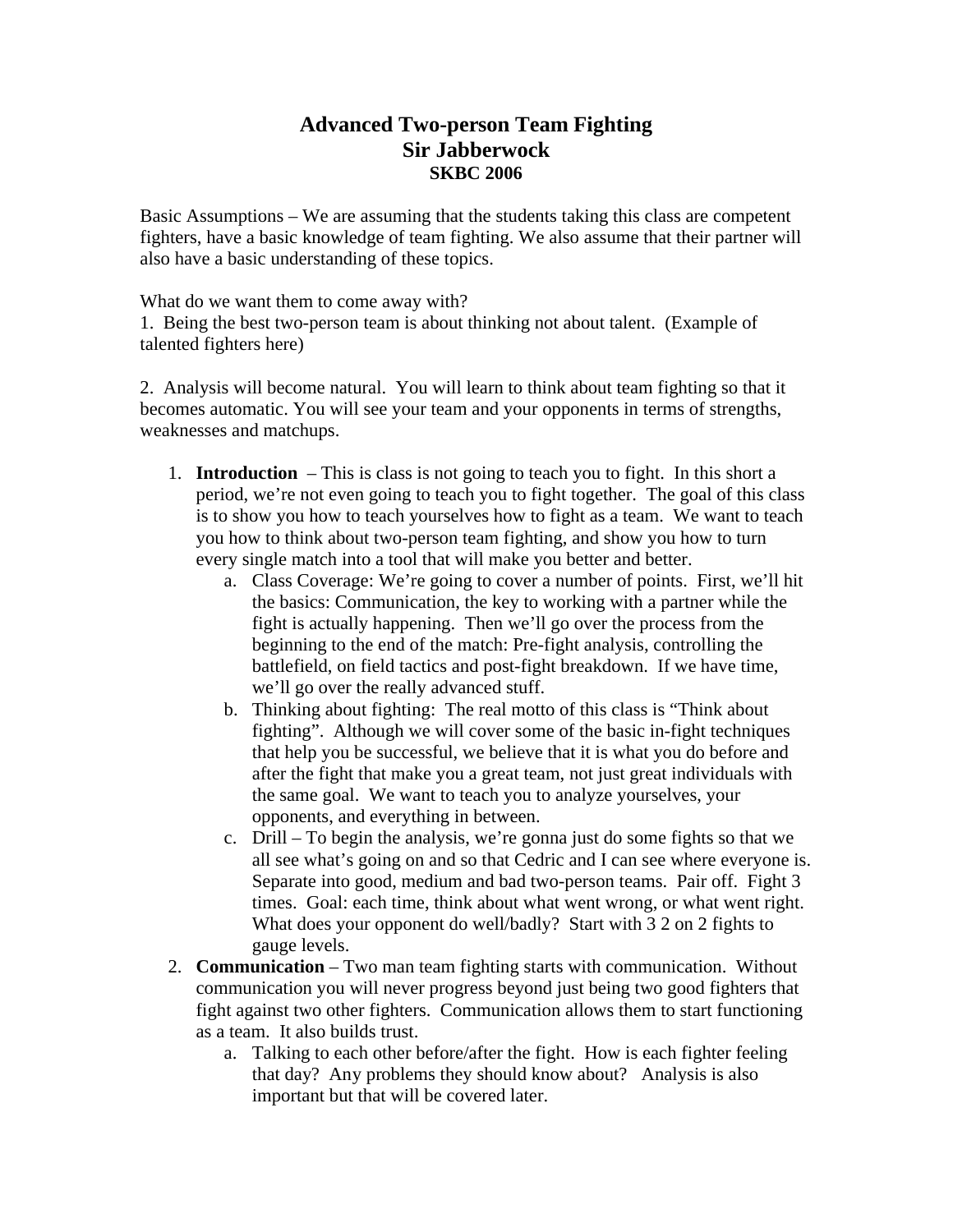- i. Drill Not so much a drill but talk to the class. Ask them how they feel, did they eat breakfast, etc. Get them talking to you and to each other.
- b. In fight communication.
	- i. Defensive talking. Informing your partner of something that has happened to you. "I'm Legged", "Behind", "Dead". All teams should always practice defensive talking.
	- ii. Drill  $-2$  fights, one fight where you are allowed to have verbal communication, one where you aren't.
	- iii. Offensive talking. Informing your partner of something you want done or have done already. "He is legged", "Switch". Offensive talking only works when you have trust.
	- iv. Non verbal communication. Much more difficult. Is something your partner doing just a feint? Know when to rush. Read your partners body language.
- 3. Pre-fight Analysis
	- a. Analysis of your own team
		- i. Self Analysis. What strengths do you have? What weaknesses? What is your best fighting style? What other styles can you fight? What types of opponents are you good against? Can you hold off aggression? Can you push people around the battlefield? Do you trust your partner? How is your foot speed? How is your reaction speed?
		- ii. Partner Analysis Same type of questions as self analysis. Sometimes an outside eye can point out something that you yourself can't see. No matter what be honest and critical, but not mean.
		- iii. Drill Talk amongst yourself and give the strength and weakness of your team.
	- b. Analysis of Opponents
		- i. Break them down with all the same questions you ask yourself. Who out of the other team can you beat alone? Do they always use a certain strategy?
		- ii. Drill Bring us up first, they analyze. Bring up another two and have the class analyze them.
	- c. Mental game We'll cover some of mental game in the "advanced" section, but there are a number of things you need to think about that have nothing to do with the physical side, but that are still important.
		- i. One of those is what to do when the other fighters are better than you are. If both of their fighters are better than both of you, your first priority becomes not allowing one-on-one matchups. If they hit you with TnB (which is the logical choice if they know they're better than you), bolt to one or the other, try to cut it down to twoon-one fast, even if it means wounds. Two people with a limb gone each is better than one healthy person who's going to lose. If only one of them is better, force the bad matchup. Get your best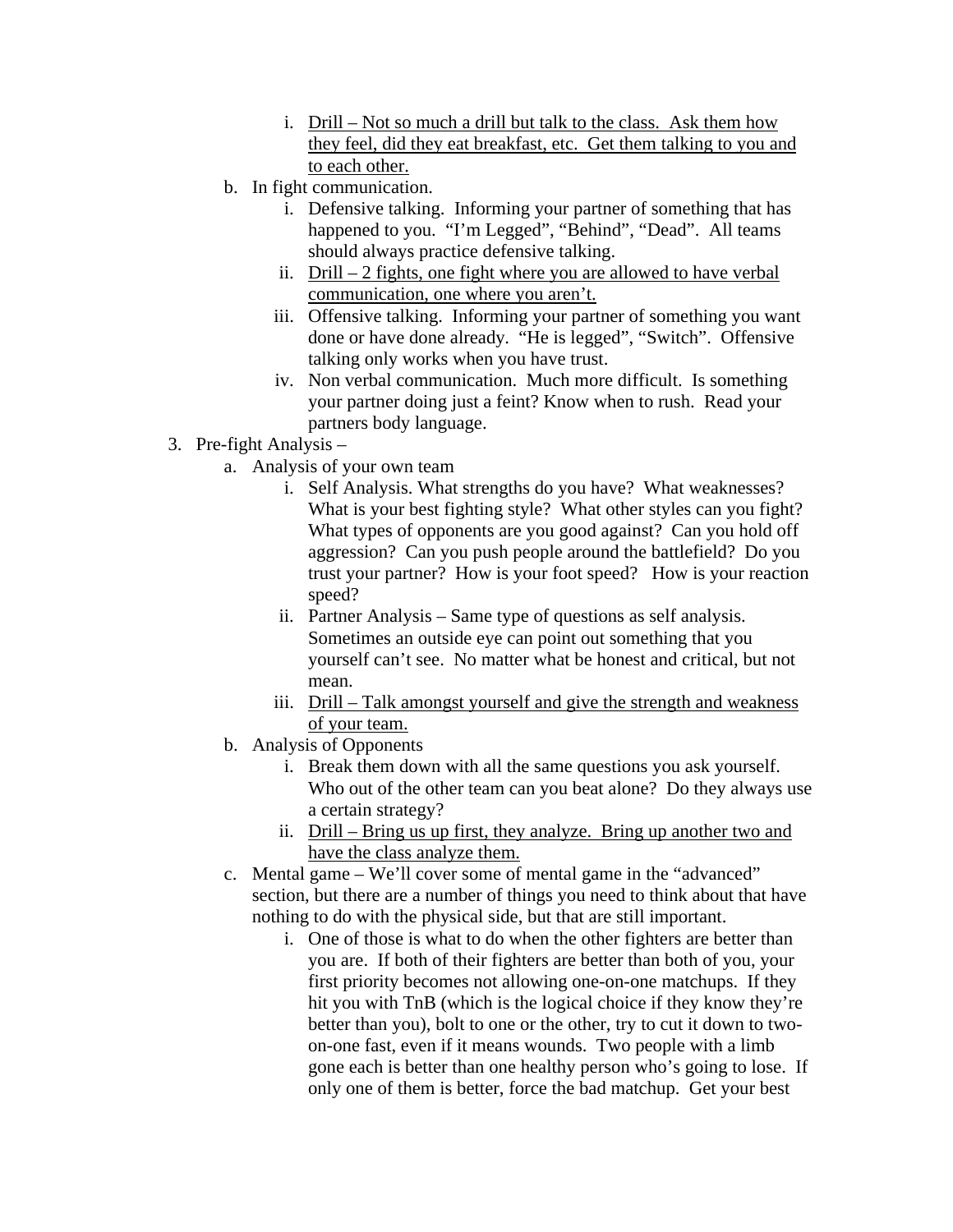on their best, or alternately, if your worse teammate can play delaying games, cut it down to two-on-one by giving your better teammate the easier kill. In both these cases, the key is being a better team. Work together, communicate like crazy. Make it work.

- ii. Confidence/Tourney Fu. Have a stupid pre-game handshake you always do. Build each other up. Discuss plans and ideas ahead of time until you feel confident you are as ready as you can be. Make sure you feel into the fight. This is basic tourney fu stuff, but the key to translating it to team fighting is that you have a responsibility to make your team mate's mental game work too.
- iii. Trust. I'll talk more about trust in the advanced section, but here I just want to say that if you don't trust your teammate, you're not a team yet. Make sure you are open to critique and analysis from him, and try to give your analyses as softly and compassionately as you can. You are doing it not to lay blame, or shirk blame, but to forge a stronger team.
- 4. Pre-fight controlling that Battlefield This is what you do before the battle. During analysis you are just gathering data. Here you need to figure out how to use that data for your best advantage. No matter what, be strong in your convictions but be willing to change if something doesn't work. Work with your partner to choose a plan. If it doesn't work talk about it and change it.
	- a. Picking Matchups.
		- i. Normal lineup, who will line up against who? If they let you choose the lineup, understand that either they don't care (which is what happens most of the time) or that they also feel like it's a advantageous lineup for them. If it's the  $2<sup>nd</sup>$  case, ask yourself why they feel that way.
		- ii. Switched lineup. Do you think you can throw them off if you switch. Switch only works if practiced and sometimes is not 100%. Best used against teams that push their own lineup on you and are not quick to react. Double switching is never worth it. If the first switch doesn't work, stick to who you have.
		- iii. I formation If you do not want to give anything away, use I formation to line up. Often confuses your opponents unless they know it as well. Then it at least gives you a 50% chance of getting who you want.
		- iv. If all else fails, plan for defeating the bad match-up. Use strategy to overcome this.
	- b. Picking Weapons
		- i. Problem combos: Polearm and mate can seen like a great idea, but they are too easily surrounded and separated. Only extremely good polearmers should dare take pole into a two-person fight.
		- ii. Great combos: Shield gives great defense, especially against multiple opponents. Florentine gives great offense, but is hard to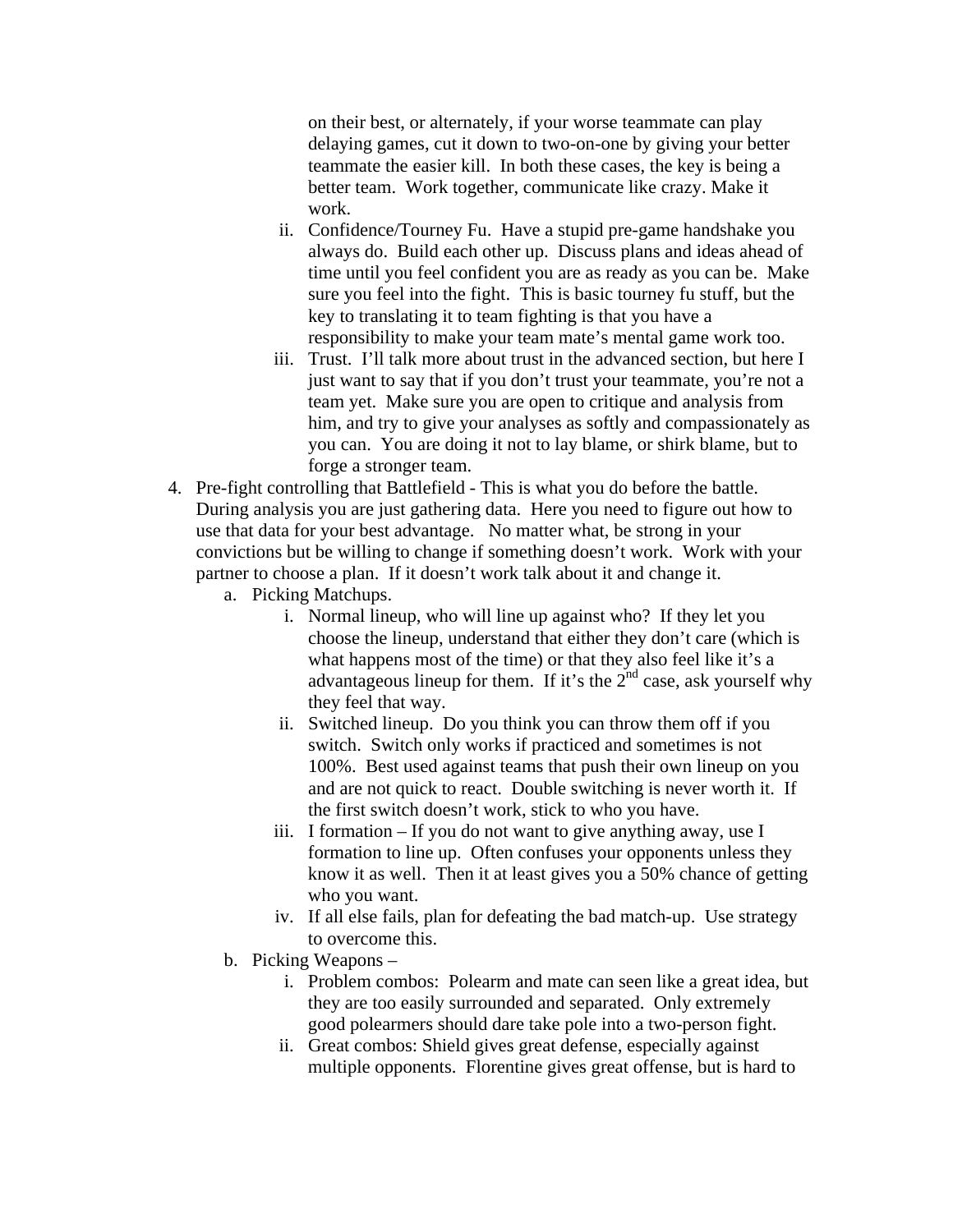capitalize on. Semi-poles are ideal as they give the benefits of both the pole and the sword.

- iii. You obviously want to pick weapons that give you confidence and competence. If you always go with the same combo, that's fine, but you can also switch up to make your matchups better. Shield v. pole, etc. If your opponents are going to be more reactive, the strong offense of Florentine can be deadly. If they are going to be extremely aggressive, shields can make all the difference. Hip to hip means that you get a better use out of combinations. Turn n burn means you should take your very best style, since it is basically one-on-ones.
- c. Picking Strategy No matter what strategy you use, make sure that you can always see both of your opponents.
	- i. Controlling the battlefield. Once the fight starts, remember that you need to control the battlefield. Push your opponents. If you let them push you, make sure that's a choice you want and are prepared to handle.
	- ii. Mobility. Plan for mobility. Make sure you use a plan that accounts for this and does not leave one partner high and dry.
	- iii. Three basic strategies in team fighting. Turn and burn, V formation and Hip to hip.
		- 1. Turn and burn. This works well against range (especially poles). Puts your opponents back to back. Great for aggressive teams but often times can allow your opponents to divide and conquer (especially if they get a leg on one person).
		- 2. V formation. Safest method against most teams. Keep each other in eye sight about 5-7 feet apart. Allows each partner to work by themselves but also to be able to help the other partner.
		- 3. Hip to hip. Hardest formation to master but can be very helpful. Translates the best to line fighting/ditching. Bonuses is that it allows each partner to really capitalize on cross shots.
		- 4. Drill Force teams to try all three strategies. Ask them how it felt? Pros and cons.
- 5. During Tactics
	- a. The Switch
		- i. The switch can really fuck up opponents who particularly want a given matchup. Needs to be practiced… who goes in front? Done badly, or too close to opposition, the switch spells certain death.
	- b. Legging the opposition
		- i. Great way to make a two on two a two on one. Is best used with a widish V formation (closer to a turn n burn). Allows you to use speed to turn the two on two into two on one. Be careful not to rush the gang up, since this often leads to carelessness. If one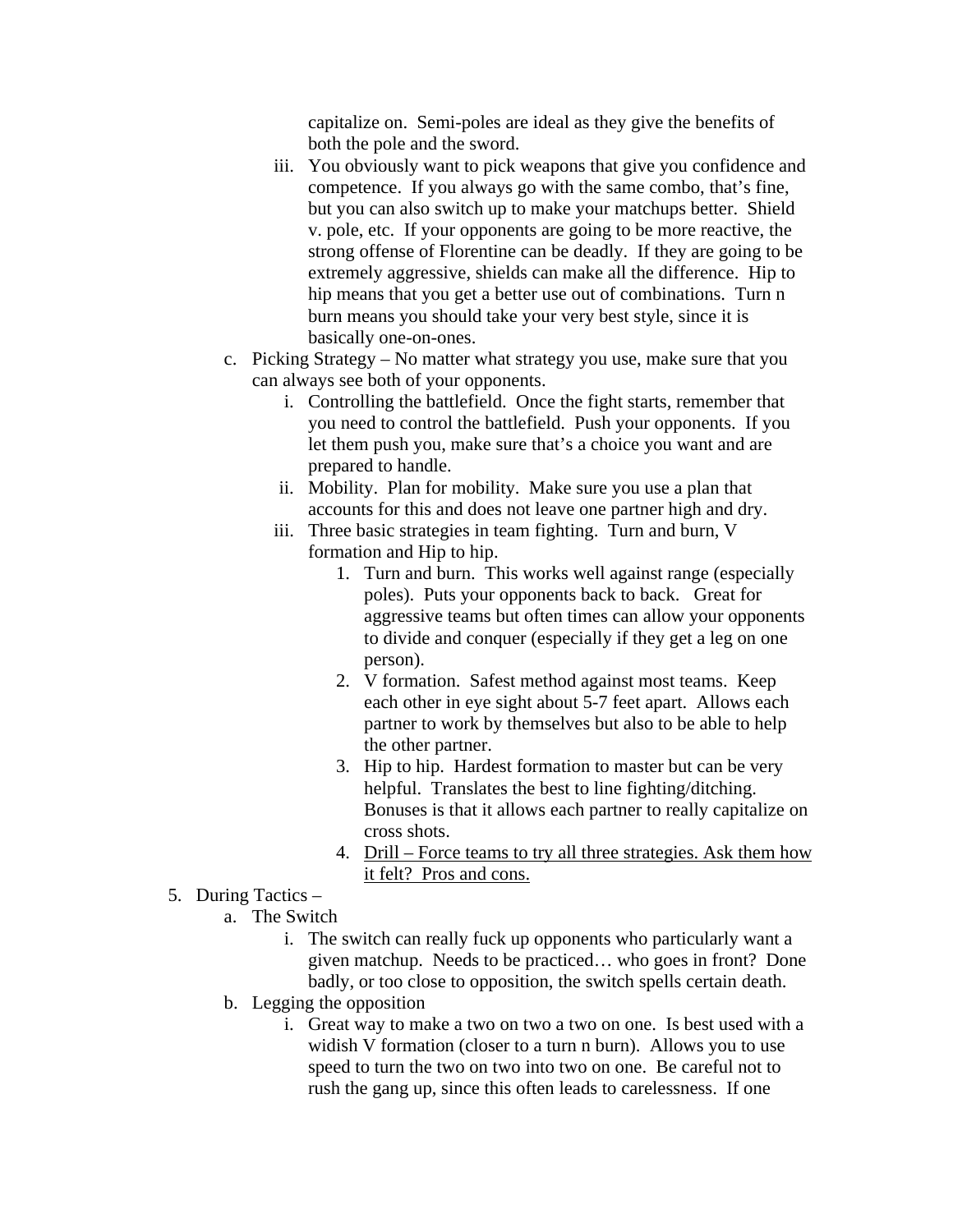person is legged, the other loses mobility, since he has to stick with his partner. This is a great place for longer weapons like semipoles.

- c. Delay
	- i. Set the matchup. Put your "killer" against the easier of the two opponents and then have your teammate play the slowdown game, preferably off a distance. This is best done with long weapons to control tempo.
- d. Split
	- i. If you are both sure you can take your man, split further to assure one-on-one fights. This is the principle behind turn and burn.
- e. Get them back to back (surround)
	- i. If fight tempo is slow enough, edge around until you can see your partner, but your opponents can't see each other. This puts you in an ideal position to capitalize on kills, damage and your opponents' bad communication.
- f. Drill Get up, get people moving around…show them why these strats work and why they don't. Set them up in positions on the field and ask them what they should do. Give them different strategies such as one person is legged and one isn't. No right or wrong answer as long as they defend what they suggest to do.
- 6. Are you done? NOOOO.
	- a. After a fight is over, more talking. What worked? What went wrong? No matter what even if angry, don't leave the field without talking about what happened.
	- b. If you win the fight, talk about what worked. Talk about what would have worked better.
	- c. If you lost the fight, admit the problems. Make them specific ("I should have called leg") compared to something general ("I sucked"). Plan so that you won't fall into the same problem again the next time. Do not let excuses get in the way. If someone sluffed you, do not dwell on that. Just plan for it the next time and make sure they can't do it again.
	- d. Drill Pair them up and have them start talking. Fight 3 then have the whole class talk.
	- e. Trust, vengeance, and non verbal communication, the next step This is the touchy feely stuff. But it will help you. There are three things I want to go over here:
		- i. Trust: It is unreasonable to ask that you trust your teammate in fights today. Ideally, find someone you always fight with, and learn with them. Fight with them. Even if that person doesn't want to enter the tourney, they should know that they have a duty to fight in two-person. If your attention is even slightly divided, by worrying if the other person is going to fail, or isn't going to call dead, or needs help… that is concentration your opponent isn't getting. I know that Ced is there for me. I don't care if he gets steamrolled by his opponent, because I know he's going to do